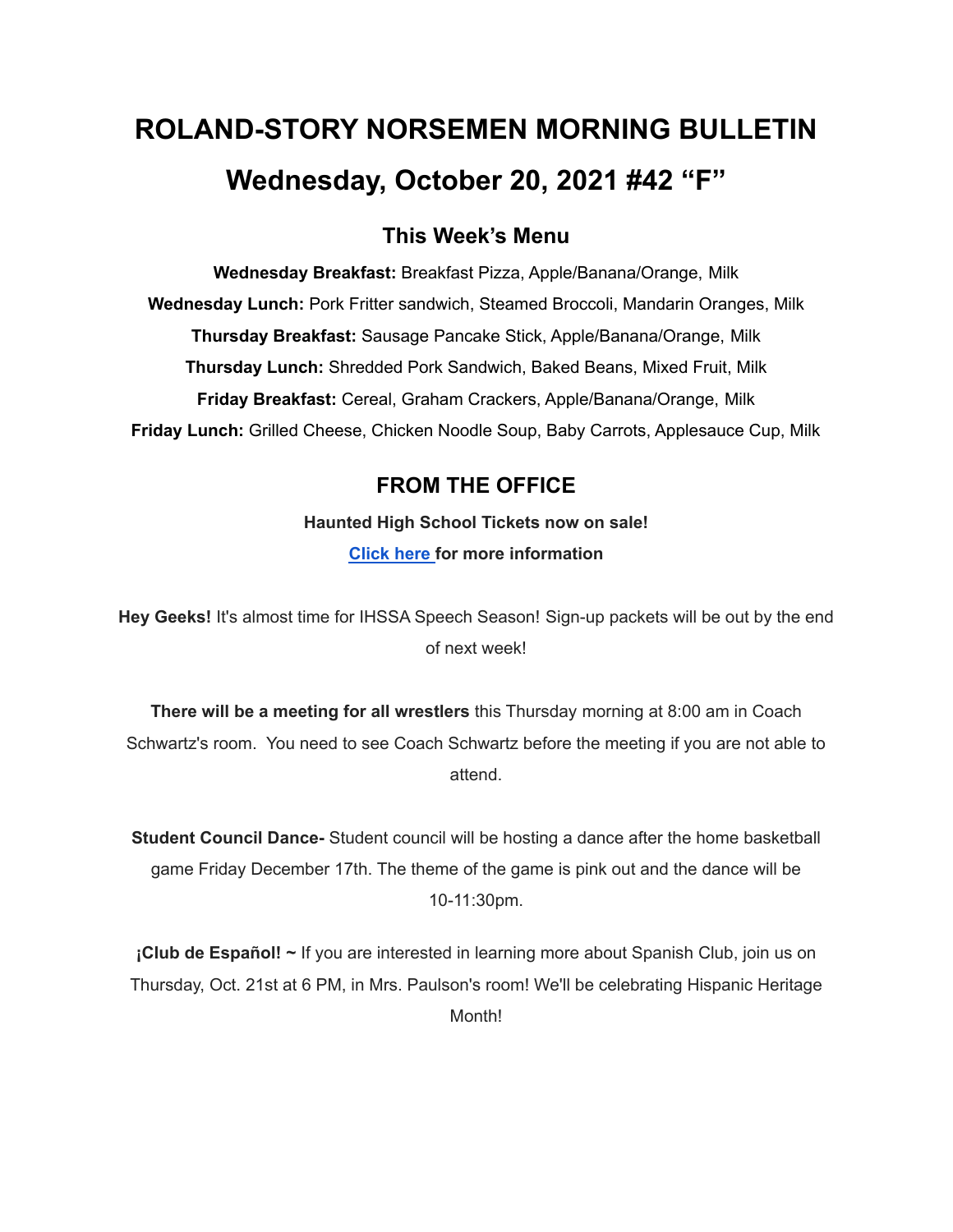**Annual Norsemen Baseball Fan Cloth fundraiser is now live.** There are multiple non-sport specific items available for youth to adults. Items will arrive prior to Christmas break, and make for great gift ideas. All orders are done online, and shipped directly to your home. Be sure to utilize the size chart provided on the Fan Cloth website. Link to online store is [fancloth.shop/NLZVR](http://fancloth.shop/NLZVR). To give order credit to a member of the Norsemen baseball team just put in their name at checkout. Deadline for orders will be midnight 11/5. Contact Coach Hill, chill@roland-story.k12.ia.us, with any questions you may have regarding the order.

**Picture Retakes:** We will be having picture retakes on Thursday October 21st. Tekippe's will be here around 10am. If you did not have your picture taken on picture day this is your time to have it taken.

#### **Attendance Reminders:**

**1.** Please notify the office in advance of any appointments.

2. Parents must call, email or send a note to excuse any absence.

3. Students must check out in the office before leaving the building. Parents do not need to come in the office to sign a student out.

4. If a student is leaving in the middle of a class they need a blue sheet from the office to be able to leave.

5. When sending attendance emails please use [hsattendance@roland-story.k12.ia.us](mailto:hsattendance@roland-story.k12.ia.us)



#### **[COUNSELOR](https://docs.google.com/document/d/1vmwczNPbDzXe9vFaG5LJMQ7NYDv-i4oQJHybqA65TUc/edit?usp=sharing) FOLDER (9-12)-Click here**

**HUMAN TRAFFICKING** A presentation on this subject will be held *Thursday, October 21st,* at RSHS. RS students and parents are invited to attend. This is a free presentation so invite others if you wish. Please see the [attached](https://drive.google.com/file/d/1yauLbYbFOUL1W6YeHUsplVp9VT4j6PbF/view?usp=sharing) flyer.

**Parents and Students, check out the list of DMACC Career Days: [Click](https://www.dmacc.edu/careerdiscovery/Pages/careerdiscovery.aspx) here**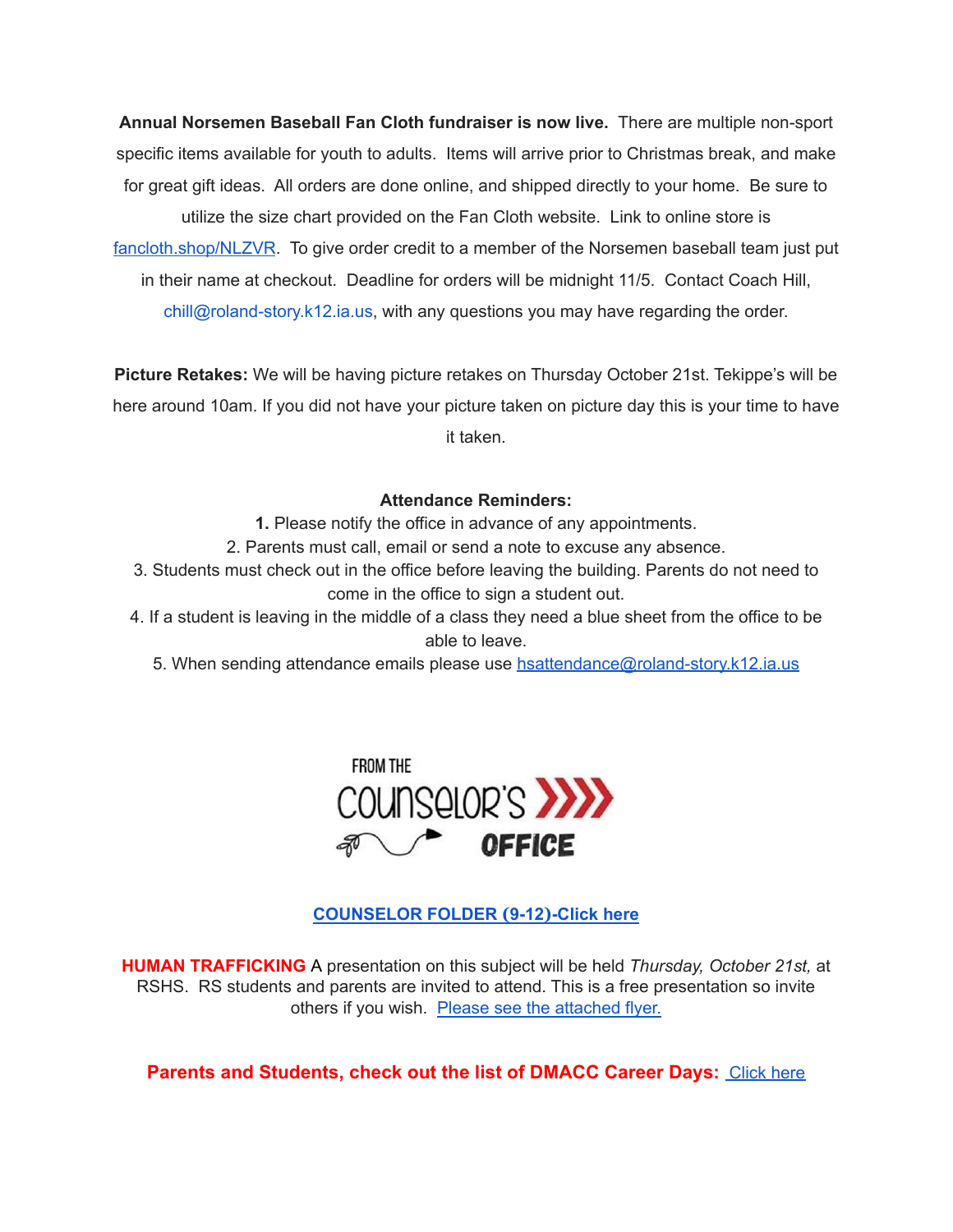**DMACC Semester 2 online classes now available.** You MUST be proficient in the areas of math, science, and language arts. The scores are based on your 2020-2021 ISASP assessments. Click here and read the [directions!](https://docs.google.com/document/d/1DwEmgrLuBDkU4bqokTEqzimj1v3EFqhLcx5OUZTQjsg/edit?usp=sharing) :)

**Scholarships**

**Hixson [Opportunity](https://www.hixson.dso.iastate.edu/application/online-application-process) Awards for Iowa State University**

\$Half-Tuition

Due 12/15

(1) Complete [FAFSA](https://studentaid.gov/h/apply-for-aid/fafsa) by 12/1 (2) Complete ISU [admission](https://apps.admissions.iastate.edu/apply/online/) process by 12/15 (3) Complete [Hixson](https://apps-dso.sws.iastate.edu/scholarship/hixson/app)

[application](https://apps-dso.sws.iastate.edu/scholarship/hixson/app) 12/15

**Eligibility:**

-Students must have faced challenges of personal and/or financial hardship

-Students must be residents of Iowa

-Students must possess the potential to succeed

-Students must demonstrate financial needs as determined by filing the FAFSA

-Students must be admissible to Iowa State University

**MCEC Technical [Scholarship](https://grandlodgeofiowa.org/wp-content/uploads/2021/10/MCEC_ScholarshipApplication_2022.pdf) by Grand Lodge of Iowa, A.F. & A.M.**

*<u>SVaries</u>* 

Due 3/1

Completed applications to email: scholarships@gl-owa.org Graduating Iowa high school seniors who plan to enroll in a mechanical or trade course of study at an accredited Iowa Community College.

#### **ATHLETIC ACTIVITIES FOR THE WEEK**

**Wednesday 10/20** Varsity Volleyball Regionals vs TBA @ Roland Story High School 7:00pm

**Thursday 10/21** JV/Varsity Cross Country State Qualifying Meet @ Dike-New Hartford 4:00pm

**Friday 10/22** Varsity Football Game vs TBA 7:00pm